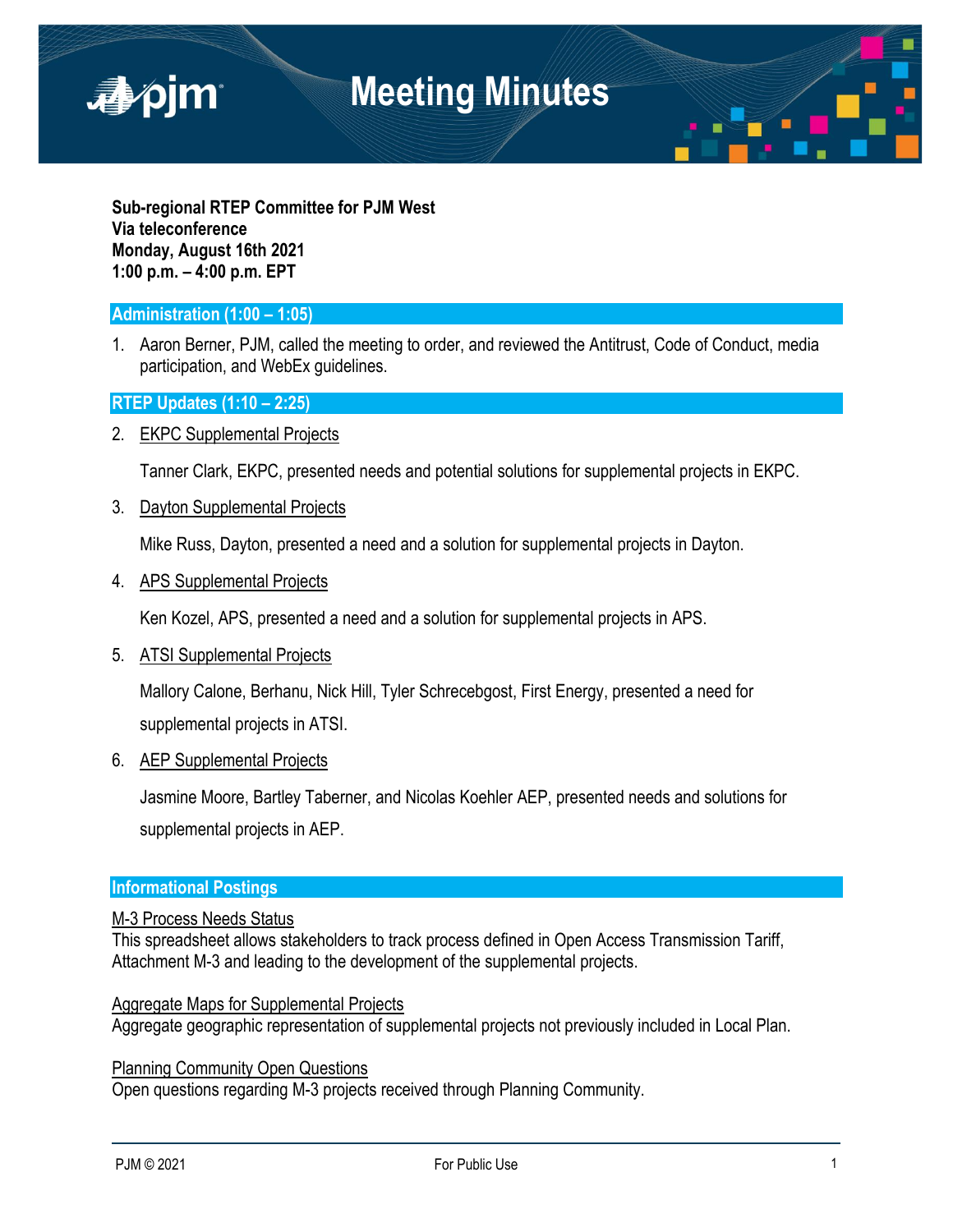## M-3 Action Item List

apjm

M-3 action item list received through Planning Community, SRRTEP and TEAC meetings.

## **Future Meeting Dates**

## **Attendance List**

| <b>Last Name</b> | <b>First Name</b>   | Company                                   | Sector                |
|------------------|---------------------|-------------------------------------------|-----------------------|
| McGlynn          | Paul                | PJM Interconnection, LLC                  | None                  |
| Christopher      | Mahila              | Public Utilities Commission of Ohio (The) | None                  |
| Rodriguez        | Tomas               | <b>OPSI</b>                               | None                  |
| <b>Stern</b>     | Alexander<br>(Alex) | Public Service Electric & Gas Company     | Transmission<br>Owner |
| Smith            | Josh                | AEP Ohio Transmission Company, Inc.       | Transmission<br>Owner |
| Horstmann        | John                | Dayton Power & Light Company (The)        | Transmission<br>Owner |
| Pungaliya        | Rajat               | Pine Gate Mid-Atlantic, LLC               | <b>Other Supplier</b> |
| Shah             | Pulin               | PECO Energy Company                       | Transmission<br>Owner |
| Asplund          | <b>Russell</b>      | TransAlta Energy Marketing (U.S.) Inc.    | <b>Other Supplier</b> |
| Curtis           | Kenneth             | Drilling Info, Inc.                       | None                  |
| Hozempa          | Lawrence            | <b>FirstEnergy Corporation</b>            | Transmission<br>Owner |
| Lyakhovich       | Leonid              | Public Service Electric & Gas Company     | Transmission<br>Owner |
| Hill             | <b>Nick</b>         | <b>FirstEnergy Corporation</b>            | Transmission<br>Owner |
| Poulos           | Greg                | <b>CAPS</b>                               | None                  |
| Adanitsch        | Cody                | <b>FirstEnergy Corporation</b>            | Transmission<br>Owner |
| Mabry            | David               | McNees Wallace & Nurick LLC               | None                  |
| Dolan            | Ryan                | Dayton Power & Light Company (The)        | Transmission<br>Owner |
| Anders           | David               | PJM Interconnection, LLC                  | None                  |
| Sweeney          | Rory                | <b>GT Power Group</b>                     | None                  |
| <b>Bonifield</b> | Justin              | AEP Energy Partners, Inc.                 | Transmission<br>Owner |
| Ahmed            | Hamad               | PJM Interconnection, LLC                  | None                  |
| Benson           | Dan                 | Duke Energy Ohio, Inc.                    | Transmission<br>Owner |
| Williams         | Lesley              | Geenex Solar LLC                          | Other Supplier        |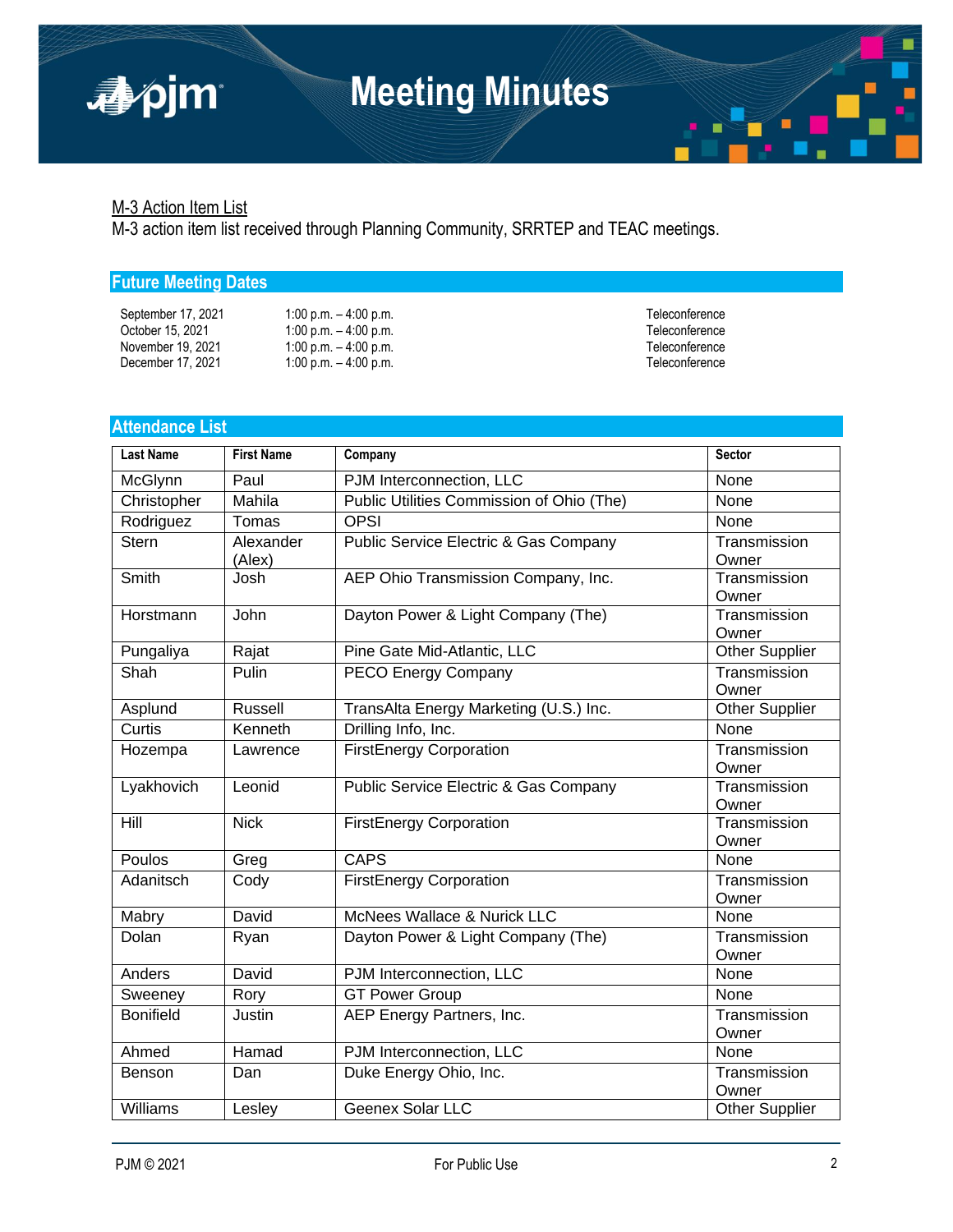

# **Meeting Minutes**

| Hanser         | Erik           | Michigan Public Service Commission                 | None                  |
|----------------|----------------|----------------------------------------------------|-----------------------|
| Wilson         | Ben            | Ohio Edison Company                                | Transmission          |
|                |                |                                                    | Owner                 |
| de La Mora     | Luis           | <b>Strom Power, LLC</b>                            | <b>Other Supplier</b> |
| Alian          | Gian           | Duquesne Light Company                             | Transmission          |
|                |                |                                                    | Owner                 |
| Leventhal      | David          | <b>AES</b>                                         | <b>Other Supplier</b> |
| Janicki        | Diane          | Boston Energy Trading & Marketing, LLC             | <b>Other Supplier</b> |
| Ondayko        | <b>Brock</b>   | AEP Appalachian Transmission Company, Inc.         | Transmission<br>Owner |
| Marker         | Jerod          | AEP Ohio Transmission Company, Inc.                | Transmission<br>Owner |
| Foladare       | Kenneth        | Geenex Solar LLC                                   | <b>Other Supplier</b> |
| Moore          | Jasmine        | AEP Ohio Transmission Company, Inc.                | Transmission<br>Owner |
| Koepplinger    | Alexandria     | Michigan Public Service Commission                 | None                  |
| Norton         | Chris          | American Municipal Power, Inc.                     | Electric              |
|                |                |                                                    | <b>Distributor</b>    |
| Laios          | <b>Takis</b>   | AEP Appalachian Transmission Company, Inc.         | Transmission          |
|                |                |                                                    | Owner                 |
| Patt           | Dan            | <b>Alstom Grid</b>                                 | None                  |
| Dadourian      | John           | Monitoring Analytics, LLC                          | None                  |
| Koehler        | <b>Nicolas</b> | AEP Indiana-Michigan Transmission Company,<br>Inc. | Transmission<br>Owner |
| Taberner       | <b>Bartley</b> | AEP Indiana-Michigan Transmission Company,<br>Inc. | Transmission<br>Owner |
| <b>Schmitt</b> | Tom            | <b>FirstEnergy Corporation</b>                     | Transmission<br>Owner |
| Mason          | Julie          | Duke Energy Ohio, Inc.                             | Transmission<br>Owner |
| Lawson         | Ryen           | Dominion Virginia Power                            | None                  |
| <b>Berton</b>  | Tyler          | AEP Appalachian Transmission Company, Inc.         | Transmission<br>Owner |
| Johnston       | David          | Indiana Utility Regulatory Commission              | None                  |
| Domian         | Christin       | Duquesne Light Company                             | Transmission<br>Owner |
| <b>Mills</b>   | Paul           | Commonwealth Edison Company                        | Transmission<br>Owner |
| Qiu            | Wenzheng       | PJM Interconnection, LLC                           | None                  |
| Kalle          | Ibrahima       | <b>Tibiri Energies</b>                             | None                  |
| Kozel          | Kenneth        | <b>FirstEnergy Corporation</b>                     | Transmission          |
|                |                |                                                    | Owner                 |
| Swanson        | <b>Tucker</b>  | BP                                                 | <b>Other Supplier</b> |
| <b>Berner</b>  | Aaron          | PJM Interconnection, LLC                           | None                  |
| Lowrey         | John           | AEP Appalachian Transmission Company, Inc.         | Transmission          |
| Cote           | Annie          | Hartigen Solutions, LLC                            | Owner<br>None         |
| Jantaucsch     | Sarah          | AEP Appalachian Transmission Company, Inc.         | Transmission          |
|                |                |                                                    | Owner                 |